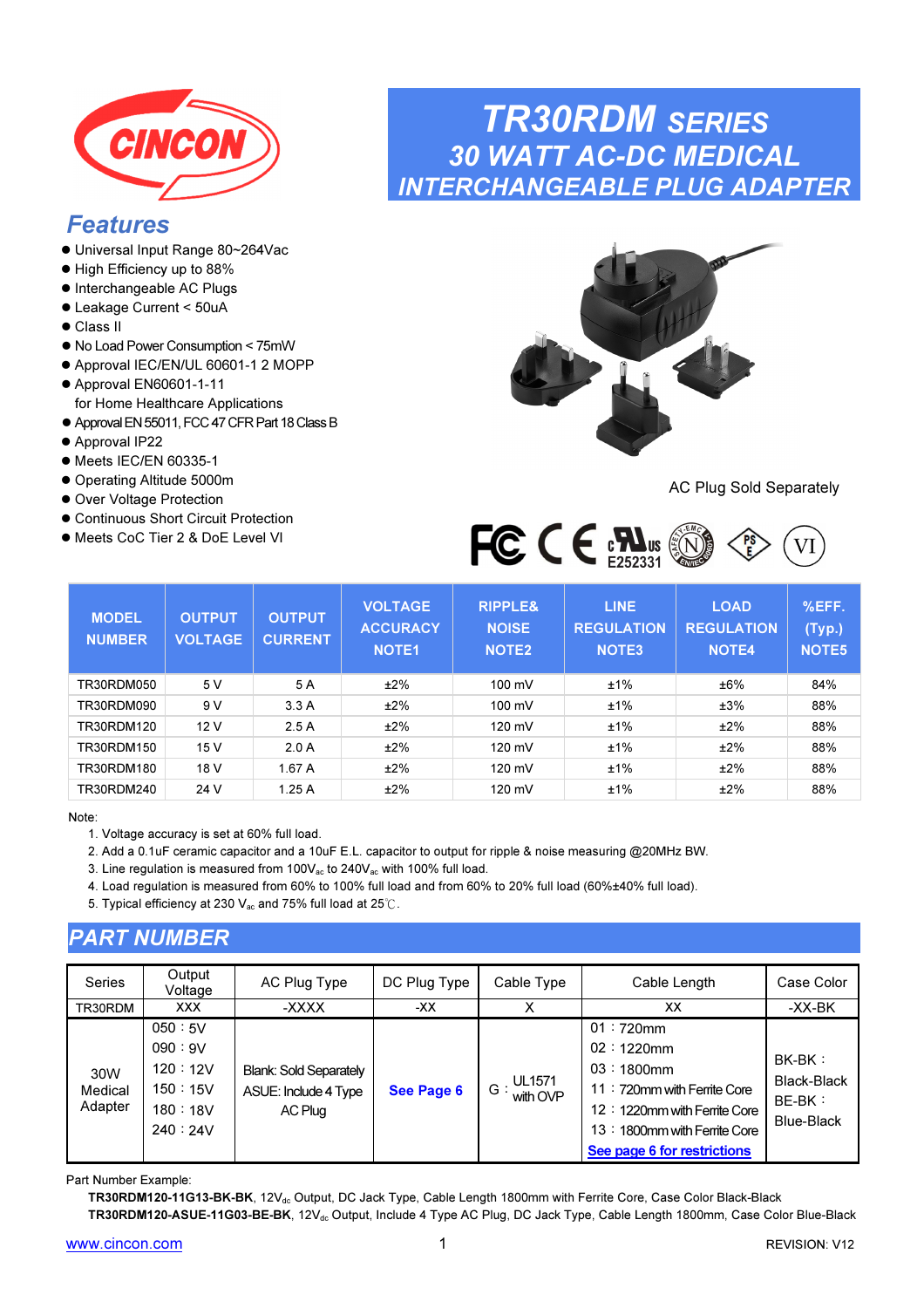



### *TECHNICAL SPECIFICATIONS*

(All specifications are typical at nominal input, full load at 25℃ unless otherwise noted.)

### **ABSOLUTE MAXIMUM RATINGS**

| <b>PARAMETER</b>                  | <b>NOTES and CONDITIONS</b> | <b>Device</b> | Min.  | Typ. | Max. | Units        |
|-----------------------------------|-----------------------------|---------------|-------|------|------|--------------|
| Input Voltage                     | See Derating Curve          | ΑIΙ           | 80    |      | 264  | $V_{\rm ac}$ |
| <b>Operating Case Temperature</b> | See Derating Curve          | ΑIΙ           | $-25$ |      | 70   | $\sim$       |
| Storage Temperature               |                             | All           | $-25$ |      | 85   | $\sim$       |
| <b>Operating Altitude</b>         |                             | ΑIΙ           |       |      | 5000 | m            |

### **INPUT CHARACTERISTICS**

| <b>PARAMETER</b>               | <b>NOTES and CONDITIONS</b>                 | <b>Device</b> | Min. | Typ. | Max | Units        |
|--------------------------------|---------------------------------------------|---------------|------|------|-----|--------------|
| <b>Operating Voltage Range</b> |                                             | ΑIΙ           | 100  |      | 240 | $V_{\rm ac}$ |
| Input Frequency Range          |                                             | ΑIΙ           | 47   |      | 63  | Hz           |
| <b>Maximum Input Current</b>   | 100% Full load, $V_{in}$ =100 $V_{ac}$      | All           |      |      | 0.8 |              |
| Leakage Current                |                                             | Αll           |      |      | 50  | uA           |
| Inrush Current                 | $V_{in}$ =240 $V_{ac}$ , Cold start at 25°C | All           |      | 85   |     |              |

### **OUTPUT CHARACTERISTICS**

| <b>PARAMETER</b>                      | <b>NOTES and CONDITIONS</b>                                       | <b>Device</b> | Min.  | Typ.  | Max.  | <b>Units</b> |  |
|---------------------------------------|-------------------------------------------------------------------|---------------|-------|-------|-------|--------------|--|
|                                       |                                                                   | TR30RDM050    | 4.90  | 5     | 5.10  |              |  |
|                                       |                                                                   | TR30RDM090    | 8.82  | 9     | 9.18  |              |  |
| Output Voltage Set Point              | $V_{in}$ =115 $V_{ac}$ and 230 $V_{ac}$ , $I_{o}$ =60% Full load  | TR30RDM120    | 11.76 | 12    | 12.24 | $V_{dc}$     |  |
|                                       | $T_c = 25^\circ C$                                                | TR30RDM150    | 14.70 | 15    | 15.30 |              |  |
|                                       |                                                                   | TR30RDM180    | 17.64 | 18    | 18.36 |              |  |
|                                       |                                                                   | TR30RDM240    | 23.52 | 24    | 24.48 |              |  |
|                                       |                                                                   | TR30RDM050    |       |       | 5     |              |  |
|                                       |                                                                   | TR30RDM090    |       |       | 3.3   |              |  |
|                                       | $V_{in}$ =115 $V_{ac}$ and 230 $V_{ac}$ , T <sub>c</sub> =25 $°C$ | TR30RDM120    |       |       | 2.5   |              |  |
| <b>Operating Output Current Range</b> |                                                                   | TR30RDM150    |       |       | 2.0   | A            |  |
|                                       |                                                                   | TR30RDM180    |       |       | 1.67  |              |  |
|                                       |                                                                   | TR30RDM240    |       |       | 1.25  |              |  |
| Holdup Time                           | $V_{in} = 115V_{ac}$                                              | All           |       | 10    |       | ms           |  |
| Output Voltage Regulation             |                                                                   |               |       |       |       |              |  |
|                                       |                                                                   | TR30RDM050    |       |       | ±6.0  |              |  |
|                                       |                                                                   | TR30RDM090    |       |       | ±3.0  |              |  |
| Load Regulation                       | 60%±40% Full load change                                          | TR30RDM120    |       |       | ±2.0  | $\%$         |  |
|                                       |                                                                   | TR30RDM150    |       |       | ±2.0  |              |  |
|                                       |                                                                   | TR30RDM180    |       |       | ±2.0  |              |  |
|                                       |                                                                   | TR30RDM240    |       |       | ±2.0  |              |  |
| Line Regulation                       | $V_{in}$ =100 $V_{ac}$ to 240 $V_{ac}$                            | All           |       |       | ±1.0  | $\%$         |  |
|                                       |                                                                   | TR30RDM050    |       | 7.44  |       |              |  |
|                                       |                                                                   | TR30RDM090    |       | 12.60 |       |              |  |
|                                       | Latch Off                                                         | TR30RDM120    |       | 15.50 |       | $V_{dc}$     |  |
| Over Voltage Protection               |                                                                   | TR30RDM150    |       | 19.50 |       |              |  |
|                                       |                                                                   | TR30RDM180    |       | 23.50 |       |              |  |
|                                       |                                                                   | TR30RDM240    |       | 31.50 |       |              |  |
| <b>Over Current Protection</b>        | Auto recovery                                                     | All           | 110   |       | 160   | %            |  |
| <b>Short Circuit Protection</b>       | Auto recovery                                                     | All           |       |       |       |              |  |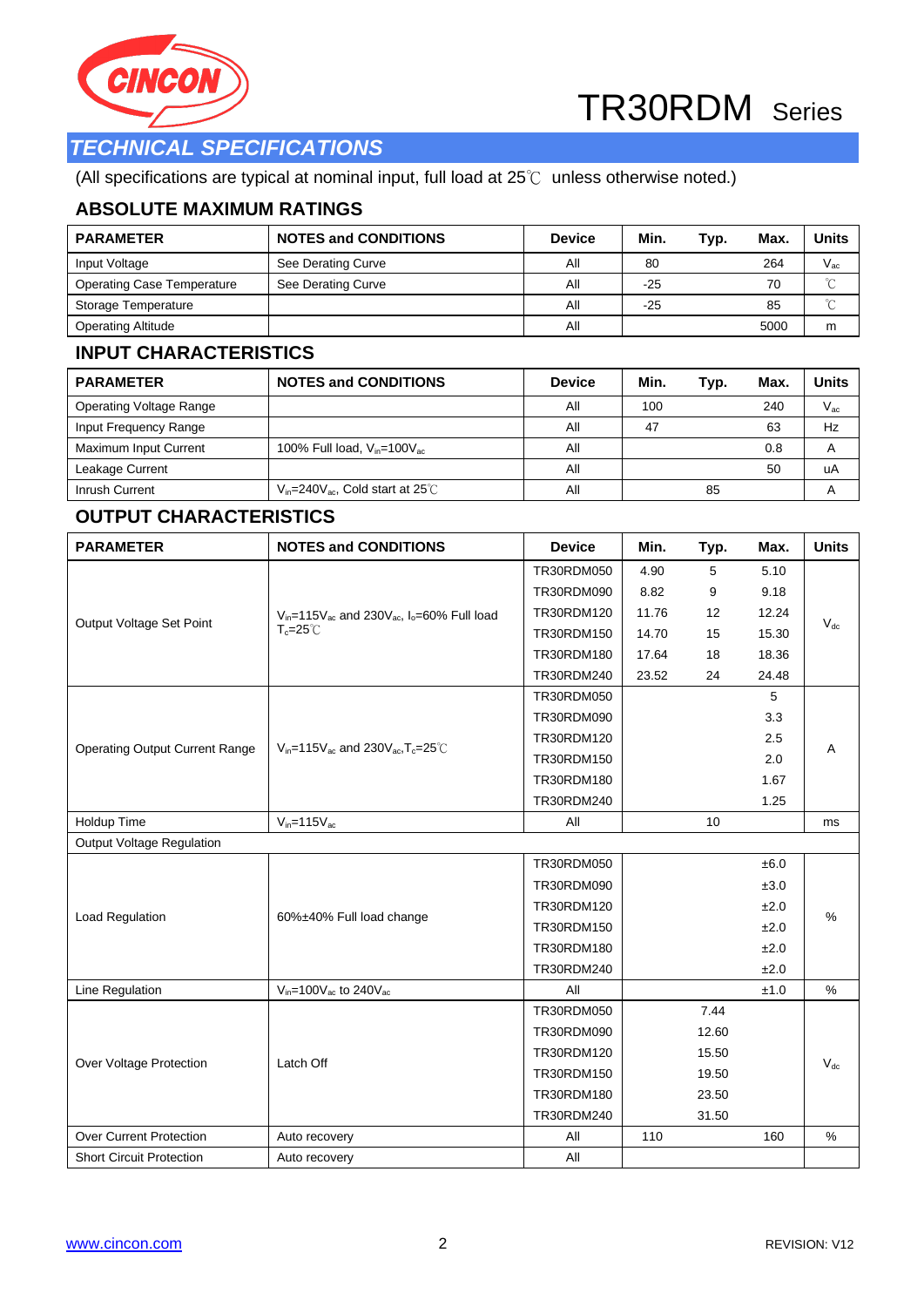

| <b>PARAMETER</b>        | <b>NOTES and CONDITIONS</b>                                                                       | <b>Device</b> | Min. | Typ. | Max. | <b>Units</b> |
|-------------------------|---------------------------------------------------------------------------------------------------|---------------|------|------|------|--------------|
|                         |                                                                                                   | TR30RDM050    |      |      | 100  |              |
|                         | 1. Add a 0.1 u F ceramic capacitor and a                                                          | TR30RDM090    |      |      | 100  |              |
|                         | 10uF aluminum electrolytic capacitor to<br>output                                                 | TR30RDM120    |      |      | 120  | mV           |
| Output Ripple and Noise | 2. Oscilloscope is 20MHz band width                                                               | TR30RDM150    |      |      | 120  |              |
|                         | 3. Ambient temperature=25°C                                                                       | TR30RDM180    |      |      | 120  |              |
|                         |                                                                                                   | TR30RDM240    |      |      | 120  |              |
|                         |                                                                                                   | TR30RDM050    |      |      | 5000 |              |
|                         | 1. $V_{in} = 115V_{ac}$ and 230 $V_{ac}$<br>2. Output is max. load<br>3. Ambient temperature=25°C | TR30RDM090    |      |      | 3300 | <b>uF</b>    |
|                         |                                                                                                   | TR30RDM120    |      |      | 2500 |              |
| Load Capacitance        |                                                                                                   | TR30RDM150    |      |      | 2000 |              |
|                         |                                                                                                   | TR30RDM180    |      |      | 1670 |              |
|                         |                                                                                                   | TR30RDM240    |      |      | 1250 |              |
|                         |                                                                                                   | TR30RDM050    |      | 84   |      |              |
|                         |                                                                                                   | TR30RDM090    |      | 88   |      |              |
|                         | 1. $V_{in} = 230V_{ac}$                                                                           | TR30RDM120    |      | 88   |      | $\%$         |
| Efficiency              | 2. Output is 75% full load<br>3. Ambient temperature=25°C                                         | TR30RDM150    |      | 88   |      |              |
|                         |                                                                                                   | TR30RDM180    |      | 88   |      |              |
|                         |                                                                                                   | TR30RDM240    |      | 88   |      |              |

### **ISOLATION CHARACTERISTICS**

| <b>PARAMETER</b>            | <b>NOTES and CONDITIONS</b> | <b>Device</b> | Min. | Typ. | <b>Max</b> | Units     |
|-----------------------------|-----------------------------|---------------|------|------|------------|-----------|
| Input to Output             | minute                      | All           |      |      | 4000       | V ac      |
| <b>Isolation Resistance</b> | Input to output             | All           | 100  |      |            | $M\Omega$ |

### **FEATURE CHARACTERISTICS**

| <b>PARAMETER</b>           | <b>NOTES and CONDITIONS</b> | <b>Device</b> | Min. | Typ. | Max. | <b>Units</b> |
|----------------------------|-----------------------------|---------------|------|------|------|--------------|
| <b>Switching Frequency</b> | Pout=max. rated power       | Αll           |      | 65   |      | kHz          |

### **GENERAL SPECIFICATIONS**

| <b>PARAMETER</b>                                           | <b>NOTES and CONDITIONS</b>                                                                                                                                                                                                                    | <b>Device</b>                                             | Min. | Typ. | Max. | <b>Units</b> |
|------------------------------------------------------------|------------------------------------------------------------------------------------------------------------------------------------------------------------------------------------------------------------------------------------------------|-----------------------------------------------------------|------|------|------|--------------|
| <b>MTBF</b>                                                | $I_0$ =100%; T <sub>a</sub> =25°C per MIL-HDBK-217F                                                                                                                                                                                            | All                                                       | 380  |      |      | k<br>hours   |
| <b>Humidity</b>                                            | Non-condensing                                                                                                                                                                                                                                 | All                                                       |      | 93   |      |              |
| Shock                                                      | Meet MIL-STD-810F Table 516.5, Table<br>516.5-1 10ms, each axis 3 times $(\pm X \cdot \pm Y \cdot$<br>$\pm Z$ axis)                                                                                                                            | All                                                       | 75   |      |      | g            |
| Vibration                                                  | Meet MIL-STD-810F Table 514.5C-<br>VIII, 15~2000 Hz, $X \cdot Y \cdot Z$ axis, 1 hour<br>(each axis),. Total 3 hrs.                                                                                                                            | All                                                       |      | 4    |      | g            |
| Weight                                                     |                                                                                                                                                                                                                                                | All                                                       |      | 170  |      | g            |
| Dimensions                                                 |                                                                                                                                                                                                                                                | 3.807x2.283x1.703 inches<br>All<br>(96.70x58.00x43.25 mm) |      |      |      |              |
| <b>Safety</b>                                              | Class II, IEC 60601-1:2005+CORR1:2006+CORR2:2007+A1:2012<br>EN 60601-1:2006+A11:2011+A1:2013+A12:2014<br>ANSI/AAMI ES 60601-1:2005/(R)2012+A1:2012, C1:2009/(R)2012+A2:2010/(R)2012<br>IEC/EN 60601-1-11:2015 for Home Healthcare Applications |                                                           |      |      |      | Ed.3.1       |
| <b>EMC Emission</b>                                        | EN 55011:2009+A1:2010, CISPR 11:2009+A1:2010, Class B, EN 61003-3:2013, FCC 47 CFR Part 18                                                                                                                                                     |                                                           |      |      |      |              |
| <b>Conducted Disturbance</b>                               | EN 55011:2009+A1:2010, CISPR 11:2009+A1:2010, FCC 47 CFR Part 18                                                                                                                                                                               |                                                           |      |      |      | Class B      |
| <b>Radiated Disturbance</b>                                | EN 55011:2009+A1:2010, CISPR 11:2009+A1:2010, FCC 47 CFR Part 18                                                                                                                                                                               |                                                           |      |      |      | Class B      |
| <b>Voltage Fluctuations &amp; Flicker</b>                  | EN 61000-3-3:2013                                                                                                                                                                                                                              |                                                           |      |      |      |              |
| <b>EMC Immunity</b>                                        | EN 60601-1-2:2015, IEC 61000-4-2, 3, 4, 5, 6, 8, 11                                                                                                                                                                                            |                                                           |      |      |      | Ed.4.0       |
| Electrostatic Discharge (ESD)                              | IEC 61000-4-2:2008, Air Discharge: ±15kV, Contact Discharge: ±8kV                                                                                                                                                                              |                                                           |      |      |      |              |
| Radio-Frequency, Continuous<br><b>Radiated Disturbance</b> | IEC 61000-4-3:2006+A1:2007+A2:2010                                                                                                                                                                                                             |                                                           |      |      |      | Criteria A   |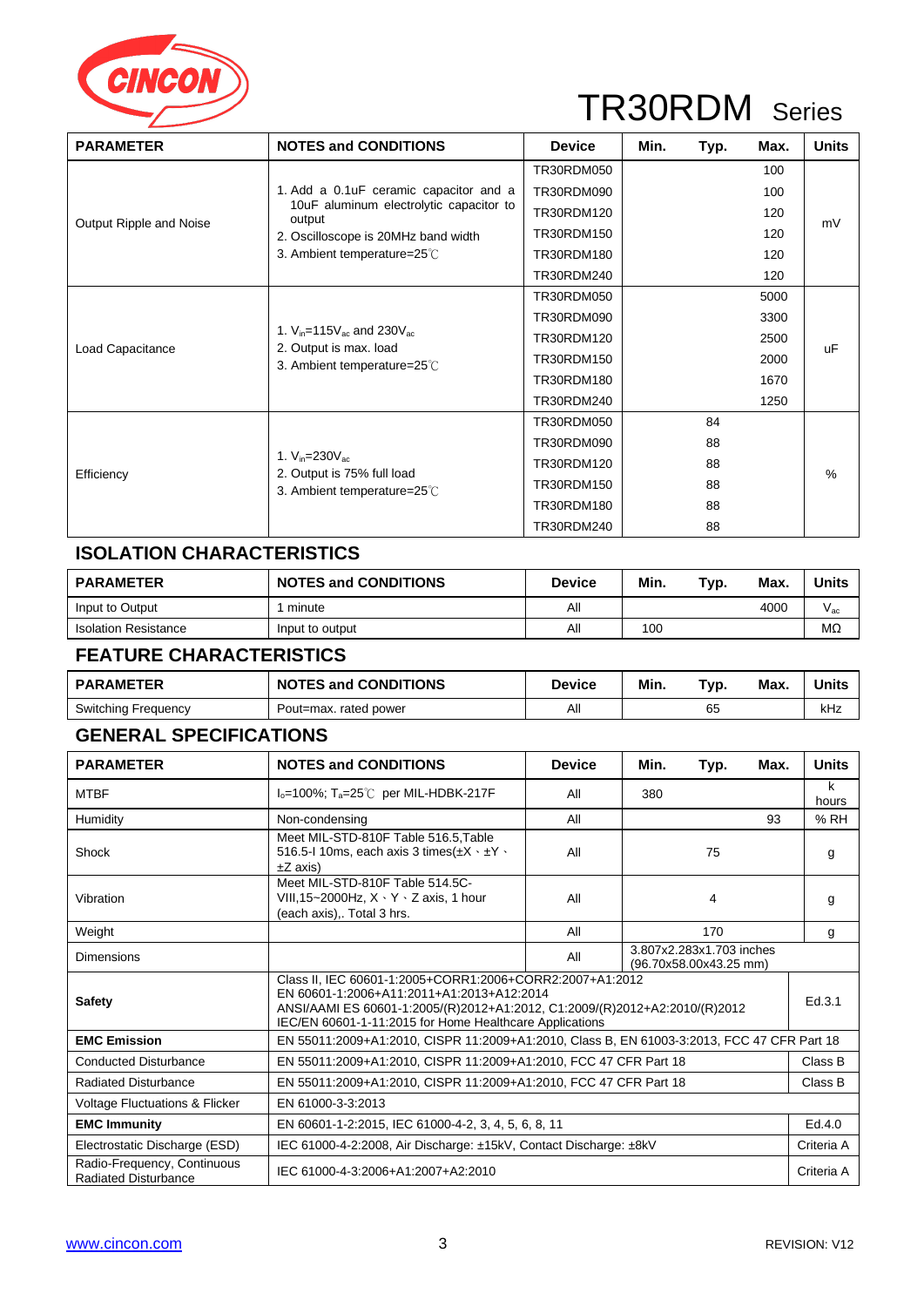

### **GENERAL SPECIFICATIONS**

| Electrical Fast Transient (EFT)                 | IEC 61000-4-4:2012, ±2kV                                               | Criteria A |
|-------------------------------------------------|------------------------------------------------------------------------|------------|
| Surge                                           | IEC 61000-4-5:2014+A1:2017, L-N: ±0.5kV, ±1kV                          | Criteria A |
| Conducted disturbances, induced<br>by RF fields | IEC 61000-4-6:2013+COR1:2015                                           | Criteria A |
| Power frequency magnetic field                  | IEC 61000-4-8:2009                                                     | Criteria A |
| Voltage dips                                    | IEC 61000-4-11:2004+A1:2017, Dips: 30% Reduction, Dips: >95% Reduction | Criteria A |
| Voltage interruptions                           | IEC 61000-4-11:2004+A1:2017, >95% reduction                            | Criteria B |
| <b>Application Note Link</b>                    | <b>TR30RDM Series App Notes</b>                                        |            |

## *CHARACTERISTIC CURVE*

### **Power Derating Curve**



# **Performance Data**





#### **TR30RDM Input Voltage Derating Curve**  100% Rated Load (%) 75% **Rated Load (%)** 50% 25% 20 LFM (Natural Conv 0% 80 100 120 140 160 180 200 220 240 260 **Input Voltage (Vac)**

### $\frac{1}{10\%}$ 75% 80% 85% 90% 10% 20% 30% 40% 50% 60% 70% 80% 90% 100% **Efficincy (%) Current Load (%) TR30RDM090 (Eff Vs Io)** 115V 230V

### **TR30RDM150 (Eff Vs Io)** 90% 85% Efficincy (%) **Efficincy (%)** 80% 115V 75%  $230V$  $70\%$  L<br>10% 10% 20% 30% 40% 50% 60% 70% 80% 90% 100% **Current Load (%)**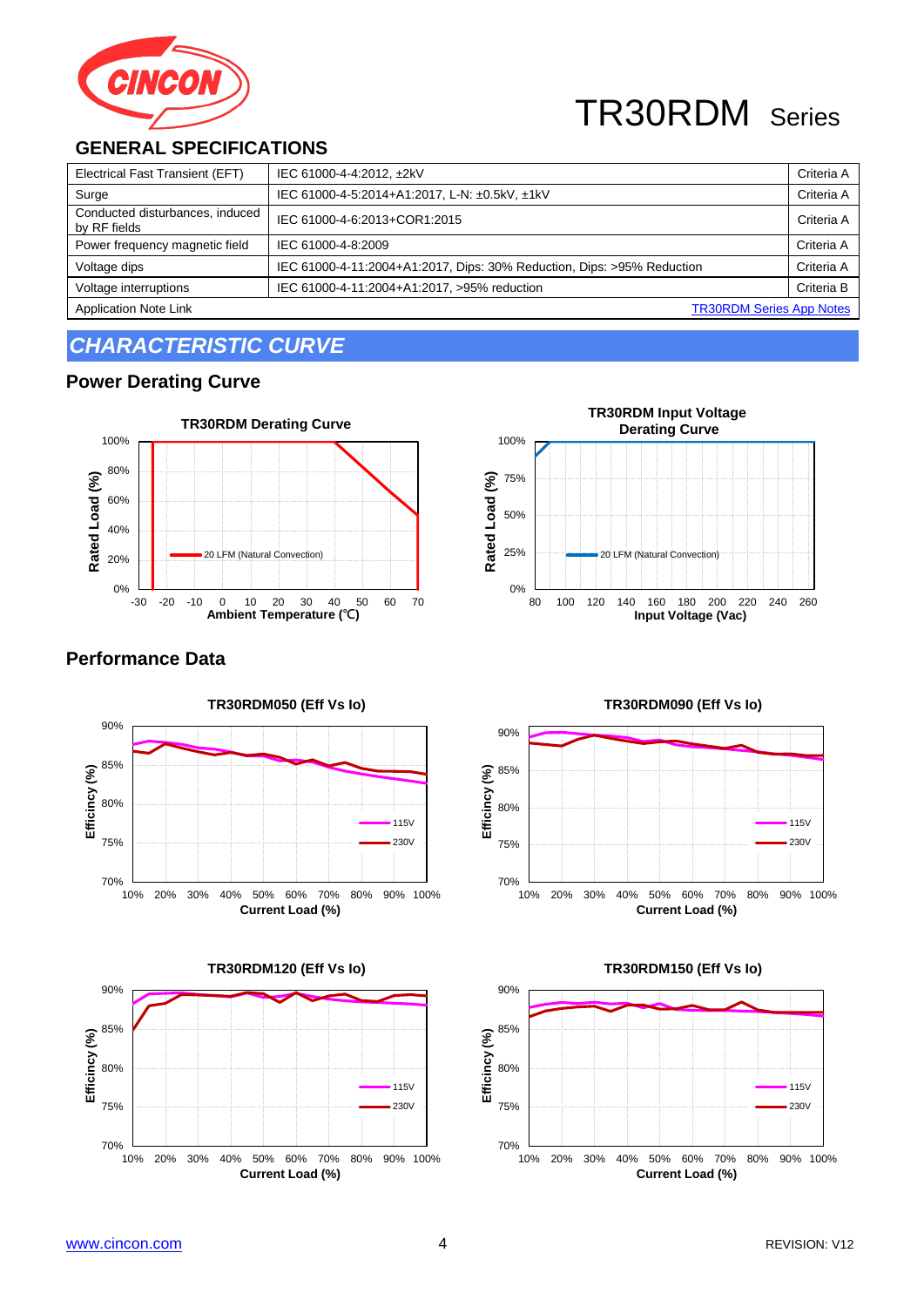





### MECHANICAL SPECIFICATION



### INTERCHANGEABLE AC PLUG SPECIFICALLY for TR30RDM (SOLD SEPARATELY)

| <b>TYPE</b> | ⊟<br>⊟           | TR30RAM/TR15RA-A  |                   |                     |
|-------------|------------------|-------------------|-------------------|---------------------|
|             | $U.K$ type $(U)$ | American type (A) | European type (E) | Australian type (S) |
| ORDER NO.   | AC PLUG RA-U     | AC PLUG RA-A      | AC PLUG RA-E      | AC PLUG RA-S        |